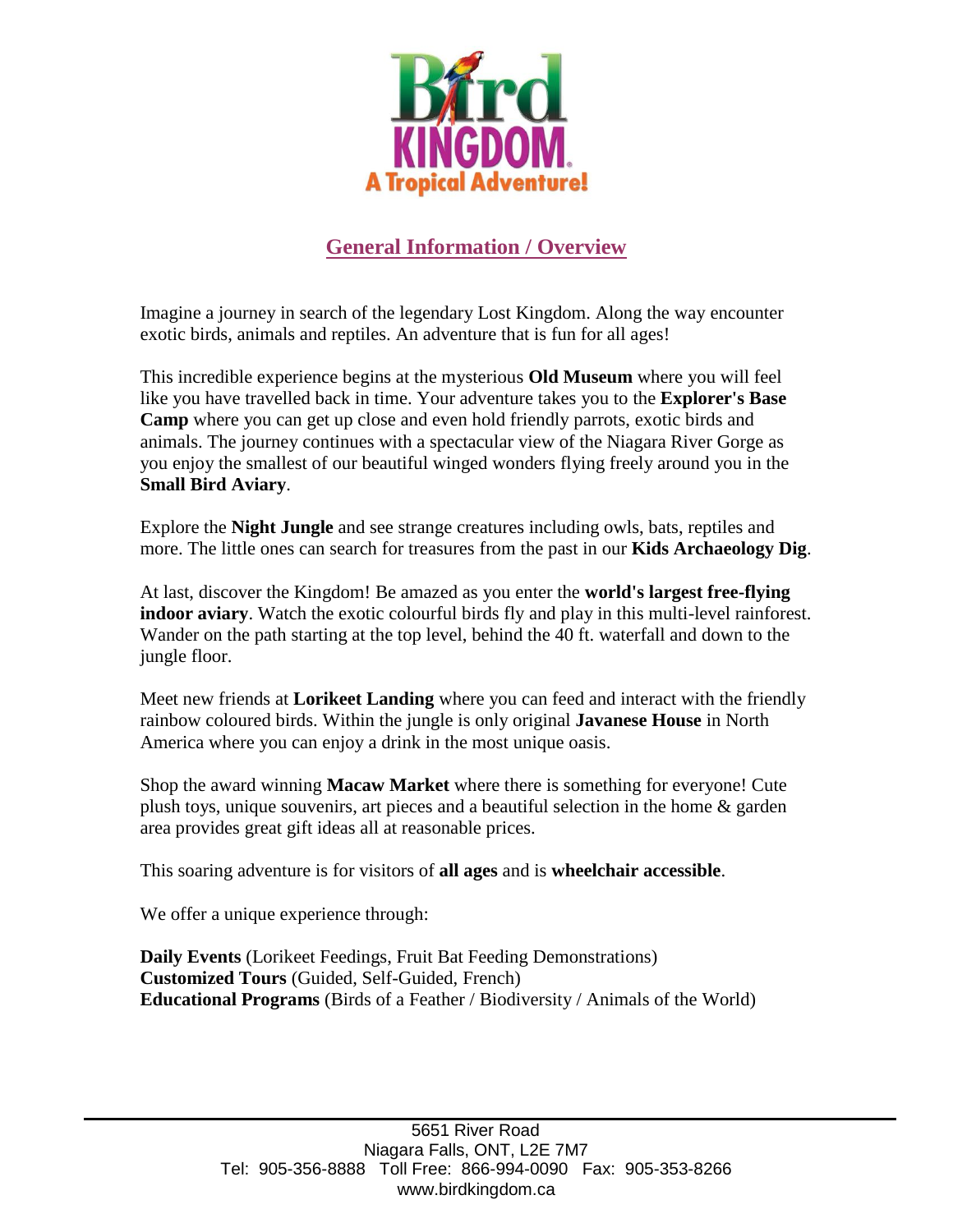

### **Student Group Rates**

Regular Child Admission: \$11.95+HST

**Child/Student Group Rate: \$7.00 taxes included per student**

Regular Adult Admission: \$16.95+HST

**Adult Group Rate: \$10.00 taxes included per adult**

- **Receive one (1) complimentary admission per every 10 paid admissions.** Caregivers, tour guides, tour leaders and bus drivers also receive complimentary admission.
- The above rates include **admission and a tour** of the facility.

## **Group Tour Options**

- **Guided Tour (Approximately 45 minutes. Minimum of 20 people required.)** Go deeper into Bird Kingdom with an informative guided tour with one of our knowledgeable interpreters.
- **Self-Guided Tour (No time limit)** Walk through the Bird Kingdom facility at your own pace. Interact with our birds, reptiles and animals, and also take advantage of the many wonderful photo opportunities throughout!

#### **Add-Ons to Your Guided Tour (Optional)**

**Educational Class Programs**

**Length of Program:** 45 minutes **Cost of Program:** \$2.00 taxes included per student

In addition to your tour, we've got a flock of unique and interactive programs that will delight your students! Our programs not only meet curriculum standards, they're just plain fun!

Choose from 1 of 3 themes which include hands-on learning with interactive opportunities: